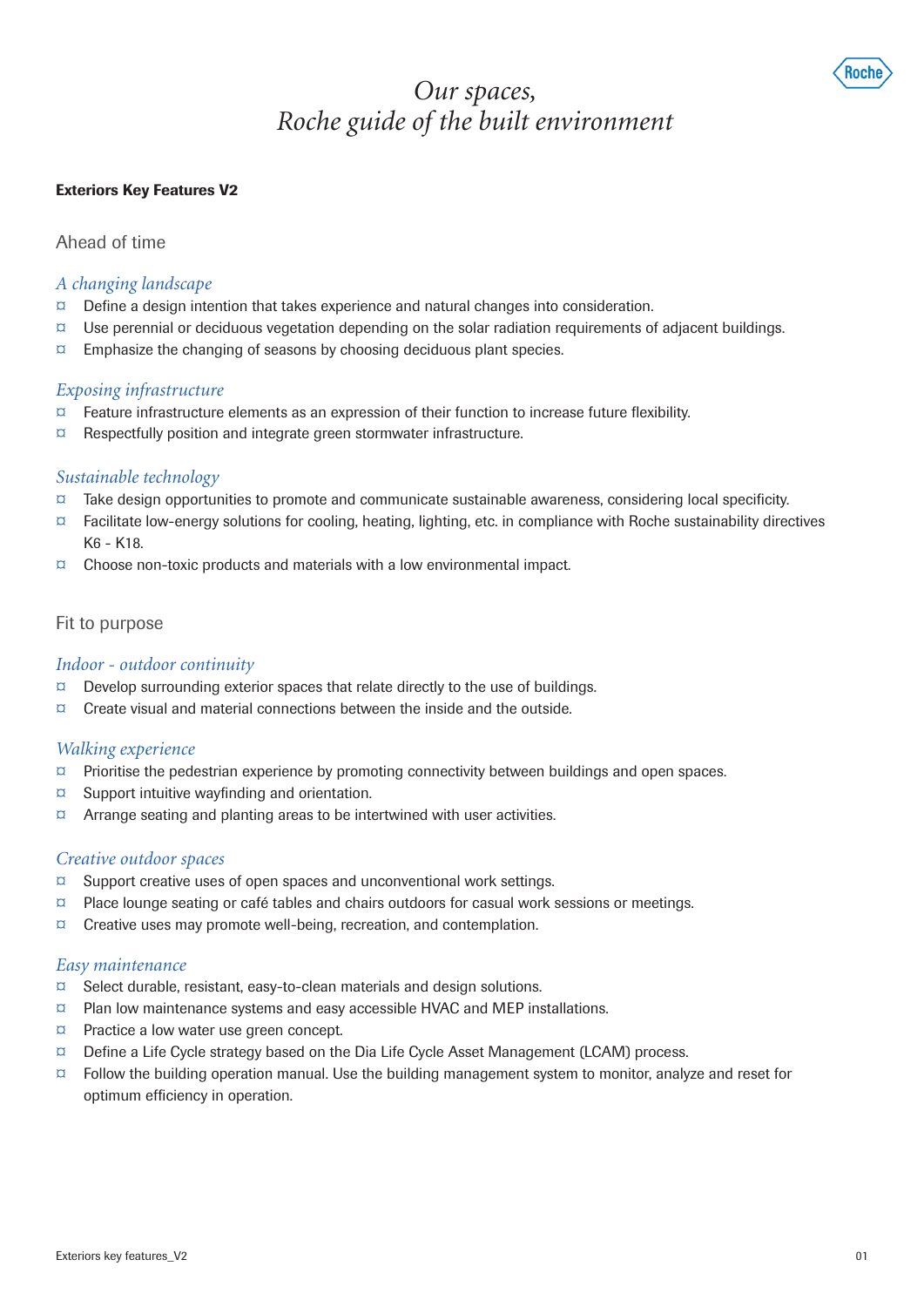

## Form at human scale

#### *Form and character*

- $\alpha$  Define a clear design concept, site-specific that reflects local identity.
- $\alpha$  Formal language is to be consistent throughout the site.
- $\Box$  Landscape elements belong to a series or design family to create a harmonious ensemble.

#### *Vegetation in natural form*

- ¤ Respect long-term development of natural settings.
- ¤ Simple geometries express clear, functional organization.
- $\Box$  Let plants and trees grow and shape naturally; do not create artificial geometries or manicured elements.
- $\alpha$  Do not employ lawn as the default landscape.

#### *Movement and organic shapes*

- $\alpha$  Balance the rigid shapes of buildings with organic landscapes in between.
- $\Box$  Design shapes that relate to body movement, proportions and are adapted to the topography.
- ¤ Don't use unnecessary elements or design complex compositions or too fragmented outdoor spaces.

## *Find the essential*

- $\alpha$  Employ a consistent, harmonious and elegant formal language, beyond stylistic.
- $\sigma$  Focus on a reduced expression, without superfluous ornament.
- ¤ Present a timeless, clear geometry and simple appearance.
- $\Box$  Use reduced number of different materials, preferring the natural and authentic.

#### The atmosphere of space

#### *Connecting spaces*

- $\alpha$  Sites should be experienced and understood as a cohesive whole.
- ¤ Plan a consistent articulation of spaces.
- $\Box$  The character of spaces is defined according to their specific function, location, and relationship to buildings.

## *Spatial sequences*

- ¤ Create zones and sequences of spaces to enhance the user's sensorial experience.
- $\alpha$  The linking of spaces through movement creates the place.
- $\Box$  Design spaces of contrasted character according to function and typology.

#### *Night-time experience*

- $\alpha$  Establish focal points and connect them to guide the viewer across the site.
- $\alpha$  Create appropriate levels of lighting with uniform colour.
- $\alpha$  Employ modest and efficient light fixtures with neutral shapes to aid in wayfinding.
- $\alpha$  Avoid a theatrical appearance produced by artificial lighting effects.
- ¤ Minimise light pollution.